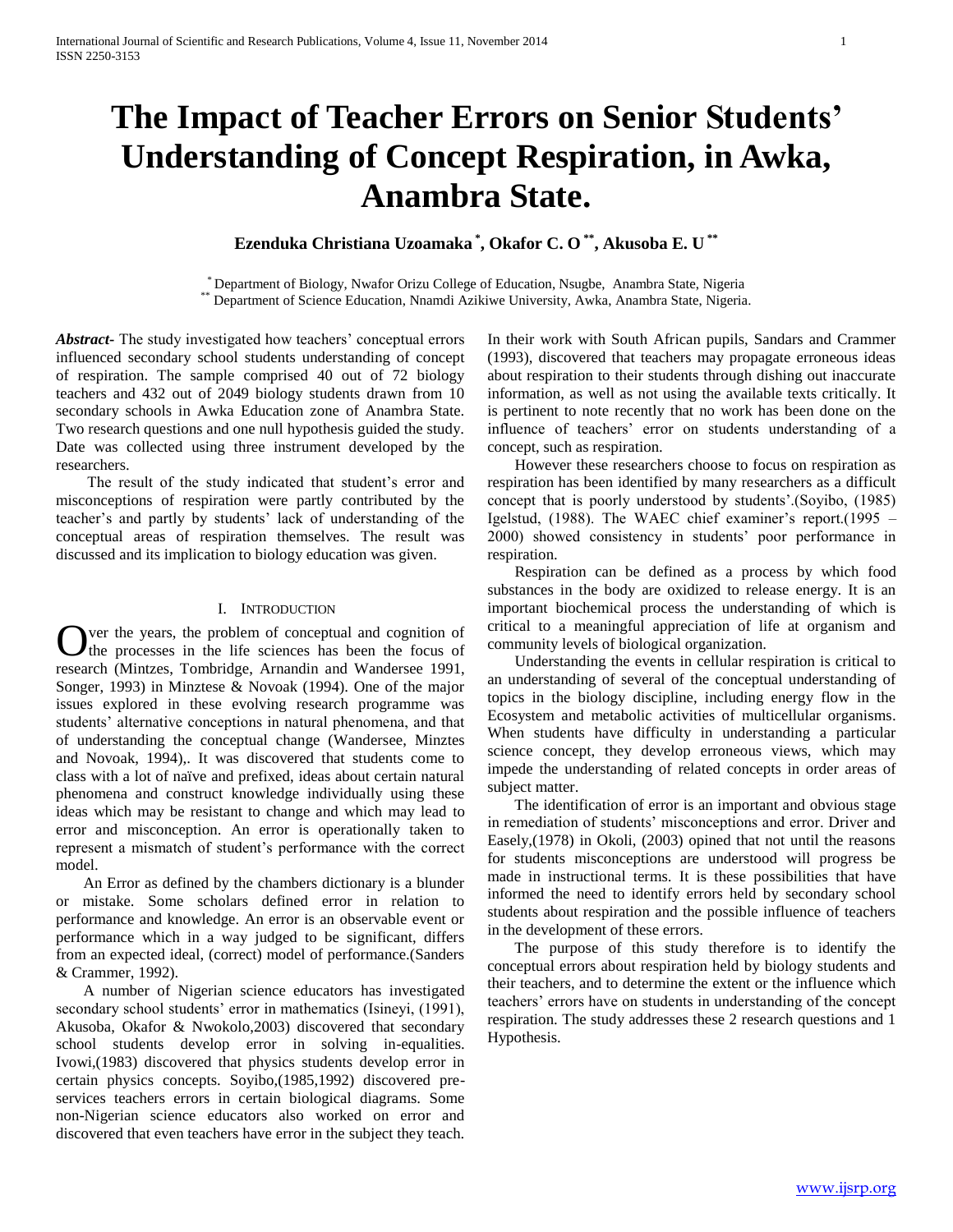## II. RESEARCH QUESTIONS

 (1) To what extent do teachers hold the same conceptual errors as their students about the concept respiration in the assessment of SEIT?

 (2) To what extent do errors exhibited by teachers in their classroom teaching correspond to conceptual errors about respiration exhibited by students in SEIT?

One null hypothesis tested at 0.05 level of significance guided the study.

 Ho: There is no significant relationship between students' errors on response to SEIT and teacher's assessment error on students response to SEIT.

## III. METHOD

 A descriptive survey design was adopted in which biology teachers and students drawn from Awka Education zone of Anambra State were used. Awka Education zone is made up of 4 Local Government Areas which include, Awka North and South, Njikoka and Anaocha Local Government Areas. This Education zone is located at Anambra Central Senatorial zone of Anambra State.

## **Population and Sampling:**

 There are about 72 biology teachers and 2049 biology students in Awka Education zone of Anambra State (source: Anamabra State Education Commission Awka zonal office). Through random sampling, 40 biology teachers were drawn from 72 teachers, while 432 biology students were drawn from 2049 students to constitute the sample.

 The research instrument for this study were 3 types (i) students Error identification test (SEIT) (ii) Teachers indirect Assessment Technique TIAT (iii) Teachers Direct Assessment Checklist TIDAC

 SEIT is a 20 item researcher made test for students drawn from 4 conceptual areas of respiration. Teacher Indirect Assessment Checklist is prepared from four conceptual areas of respiration to check teachers' knowledge of the conceptual areas during classroom instruction and assessment. For the

convenience of this study, respiration was categorized into 4 conceptual areas which includes (a) purpose of respiration (b) chemical nature of respiration (c) source of energy release (d) time of occurrence in all organisms

# **The instrument was validated by experts in department of biology and measurement and evaluation of Nnamdi Azikiwe University Awka, and was administered as follows:**

 (a) Students error identification test (SEIT). Copies of the 20 items test of yes or No in concepts of respiration were administered to the students to respond to, from the student's response, conceptual errors were determined.

 (b) Teachers indirect Assessment Technique. Students' responses on SEIT were given to the teachers to mark by ticking each correct answer and making cross to any incorrect answer. The researcher latter assessed the teachers markings using the marking scheme to determine where correct answers were marked wrong or wrong answers were marked correct. The scores of the items were used to determine the extent the teachers had correct or erroneous conceptions of respiration.

 (c) Teachers Direct Observation Checklist. Each of the 40 teachers were observed for two weeks. During the teaching, mistakes and errors on the concept of respiration were noted and recorded. At the end of the lesson, the researchers held discussions with the teachers to find out if the concepts held by the teachers was a mistake of the language or level of knowledge, from that the researchers noted common conceptual errors.

 Data was analyzed on corresponding ratios by using frequencies to facilitate the answering of the research questions. Chi-square was used to test the hypothesis. Care was also taking in noting the errors of omission especially where some numbers were not scored it will be recorded as omission.

#### IV. RESULTS AND FINDINGS

Results of the findings are presented in the tables below.

 Research question 1: To what extent do biology teachers hold the same conceptual errors as their students about the concept respiration in the assessment of SEIT?

**Table 1: Frequencies of conceptual errors made by students in response to Student's Error Identification Test ( SEIT) and errors made by the teachers in the assessment of SEIT.**

|                | Categories of conceptual areas of Frequency<br>respiration | of students'<br>incorrect responses on SEIT | Frequency<br>Teachers'<br>оf<br>errors in the assessment of |
|----------------|------------------------------------------------------------|---------------------------------------------|-------------------------------------------------------------|
|                |                                                            | 1076                                        | <b>SEIT</b><br>402                                          |
|                | Purpose of respiration                                     |                                             |                                                             |
| 2              | Chemical nature of respiration                             | 1129                                        | 605                                                         |
| 3              | Source of energy release                                   | 952                                         | 325                                                         |
| $\overline{4}$ | Time of occurance                                          | 813                                         | 46                                                          |
|                | <b>Omissions</b>                                           | 82                                          | 70                                                          |
|                | <b>Total</b>                                               | 4052                                        | 1448                                                        |

 From the data presented in the above table, it was noted that the frequencies of conceptual errors were high for both the students and the teachers, except for the errors of omission. It was also noted that there were correspondence ratio in the errors committed by teachers during the assessment of SEIT and those committed by students in response to SEIT.

 The result as presented on the table indicated that the frequency of conceptual errors were highest for both the students and teachers on the chemical nature of respiration (1129 for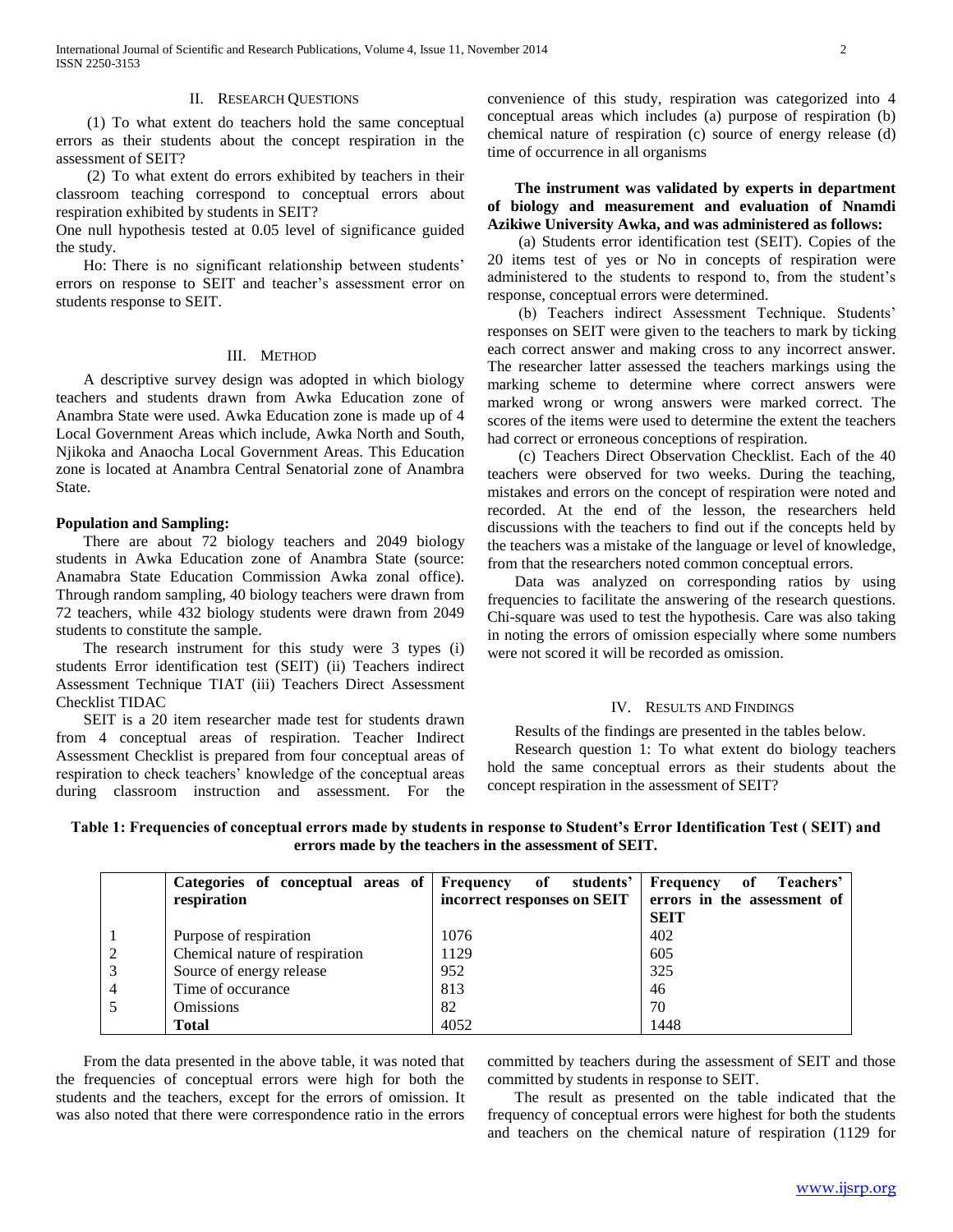students, 605 for teachers), followed by purpose of respiration 1076 for students, 402 for teachers, source of energy release 952 for students, 325 for teachers and least in the time of occurrence 813 for students and 46 for teachers.

 **Research question 2:** To what extent do errors exhibited by teachers in their classroom teaching correspond to conceptual errors about respiration exhibited by their students in SEIT.

| Table 11: Frequencies of conceptual errors by students in response to SEIT and those by teachers during classroom |  |
|-------------------------------------------------------------------------------------------------------------------|--|
| instructions.                                                                                                     |  |

| Categories of conceptual areas of Frequency of students incorrect Frequency |                  | teacher's<br>of<br>errors    |
|-----------------------------------------------------------------------------|------------------|------------------------------|
| respiration                                                                 | response on SEIT | during classroom instruction |
| Purpose of respiration                                                      | 1076             | 35                           |
| Chemical nature                                                             | 1129             | 50                           |
| Sources of energy release                                                   | 952              | 28                           |
| Time of occurrence                                                          | 813              | 13                           |
| <b>Omissions</b>                                                            | 82               | 28                           |
| <b>Total</b>                                                                | 4070             | 154                          |

 As can be seen from the table, the categories of conceptual errors committed by teachers and students showed that more errors existed on the chemical nature of respiration with the frequencies of 50 and 1129 respectively for the teachers and students. Some errors were also found on the purpose of respiration with frequencies of 35 for teachers and 1076 for students. Source of energy release had a frequency of 28 and 952 respectively for teachers and students while in the time of occurrence it had 13 and 813 indicating that least error occurred in this category.

areas of respiration. Though, student's frequencies of errors were much higher than that of their teachers, probably because of their number. However, there were similarities of errors committed by the teachers and students in the categories of conceptual areas of respiration during classroom instructions.

 Testing hypothesis. This is tested at 0.05 level of significance

## **Chi-square Table**

 The above data showed that erroneous ideals existed between both the teachers and the students in the 4 conceptual

| In the 4 conceptual areas of respiration. |                                     |                                                |                                       |                                        |                 |              |  |  |  |
|-------------------------------------------|-------------------------------------|------------------------------------------------|---------------------------------------|----------------------------------------|-----------------|--------------|--|--|--|
|                                           | of<br><b>Purpose</b><br>respiration | <b>Chemical</b><br>оf<br>nature<br>respiration | <b>Source</b><br>оf<br>energy release | Time of occurrence<br>in all organisms | <b>Omission</b> | <b>Total</b> |  |  |  |
|                                           | Observed                            | Observed                                       | Observed                              | Observed                               | Observed        |              |  |  |  |
| Teachers                                  | 402                                 | 605                                            | 325                                   | 416                                    | 70              | 1818         |  |  |  |
| errors                                    | (456.3)                             | (535.3)                                        | (397.3)                               | (381.1)                                | (46.9)          |              |  |  |  |
| Students errors                           | 1076                                | 1129                                           | 952                                   | 831                                    | 82              | 4070         |  |  |  |
|                                           | (102.6)                             | 1198.6)                                        | (889.6)                               | (861.9)                                | (105.0)         |              |  |  |  |

Total 1478 1734 1287 1247 152 5888

**Table 111. X<sup>2</sup> contingency table for test of relationship between the teachers assessment errors and students response on SEIT in the 4 conceptual areas of respiration.**

Calculate  $X^2 = 60.30$ Critical  $X^2$  at df4= 9.49 at 0.05 level of significance.

 *The chi-square result indicated that significant relationship occurred between teachers errors and students errors since the calculated result was 60.30 while critical was 9.49 on df4 at 0.05 level of significance.*

# V. DISCUSSION

 The data above showed that both students and teachers committed errors in different categories of conceptual areas of respiration. It is pertinent to note that the teachers' errors were mainly noticed during teachers' assessment of students Error Identification Test (SEIT) and during teachers' classroom instruction. Surprisingly both teachers and students committed similar errors and in the higher frequencies on conceptual areas of respiration, these errors include, purpose of respiration, chemical nature of respiration, source of energy release and time of occurrence in both plants and animals.

 However, the result of this study suggests that students might actually be taught incorrect ideas through the teachers method of assessment as the teachers marked some correct answers wrong and some incorrect answers right. In any case, this type of result is not expected as teachers are looked upon as masters in the class of whom the students repose confidence on. This finding agreed with what Onyeike (1975) in Okoli (2003) said, that the amount and quality of learning that takes place in